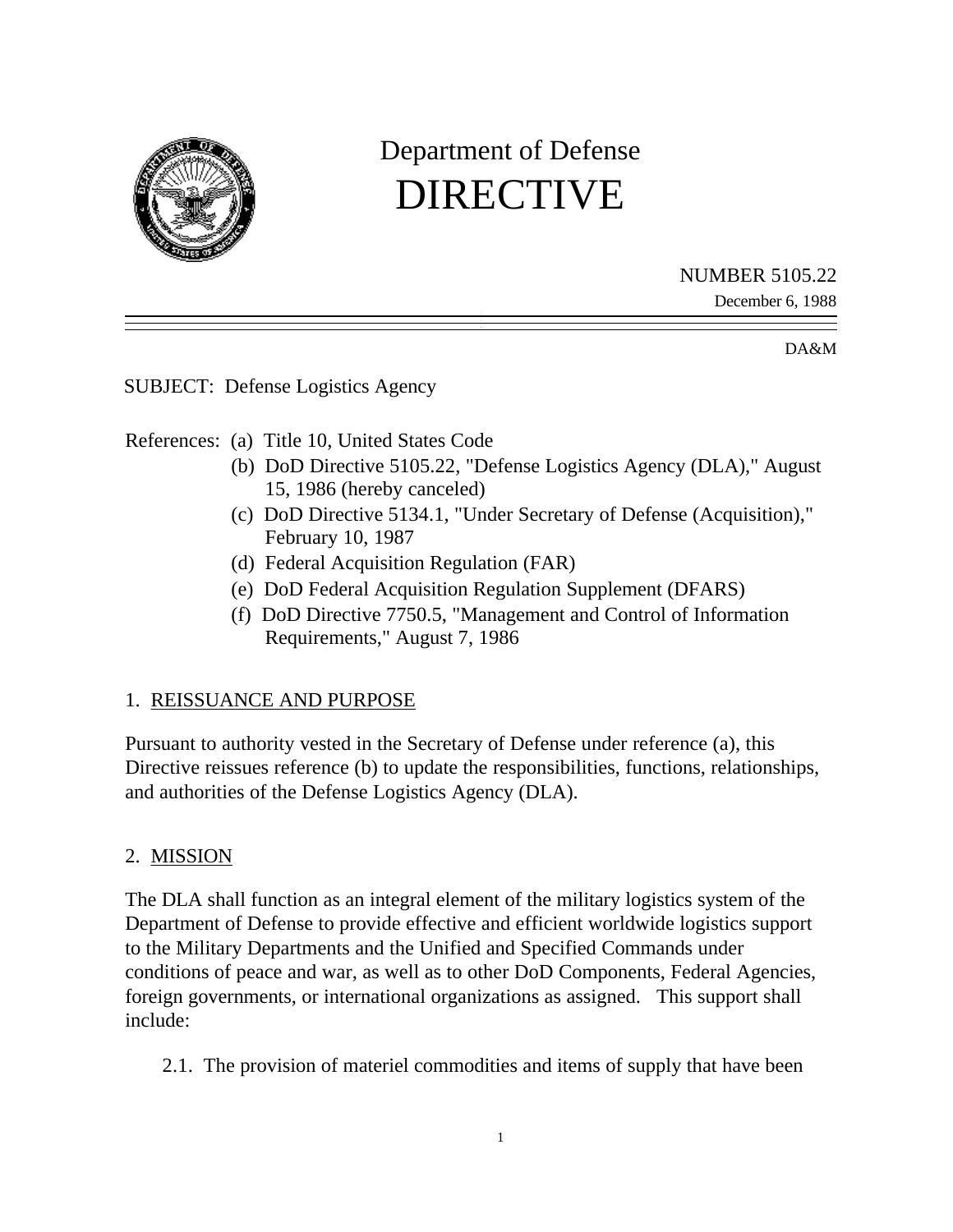determined, through the application of approved criteria, to be appropriate for integrated management by a single agency on behalf of all DoD Components, or that have been otherwise specifically assigned by appropriate authority.

2.2. The performance of logistics services directly associated with furnishing materiel commodities and items of supply (hereafter referred to as "items").

2.3. The administration of Department-wide logistics management systems, programs, and activities, as assigned, including the provision of technical assistance, support services, and information.

#### 3. ORGANIZATION AND MANAGEMENT

DLA is established as a Combat Support Agency of the Department of Defense under the overall supervision of the Under Secretary of Defense for Acquisition (USD(A)) and, with the exception of those responsibilities, functions and relationships assigned to the Chairman, Joint Chiefs of Staff (CJCS), by this Directive, is under the direction, authority, and control of the USD(A) pursuant to DoD Directive 5134.1 (reference (c)). It shall consist of a Director and such subordinate organizational elements as are established by the Director or specifically assigned to the Agency by the Secretary of Defense.

#### 4. RESPONSIBILITIES AND FUNCTIONS

4.1. The Director, Defense Logistics Agency (DLA), shall:

4.1.1. Organize, direct, and manage the DLA and all assigned resources; procure assigned items; and administer, supervise, and control all programs, services, and items assigned to DLA.

4.1.2. Provide staff advice and assistance on logistics matters to the Office of the Secretary of Defense (OSD); the Chairman, Joint Chiefs of Staff (CJCS) and the Commanders in Chief (CINCs) of the Unified and Specified Commands; the Military Departments; other DoD Components; and other designated organizations, as appropriate.

4.1.3. Maintain a wholesale distribution system for assigned items and accomplish all materiel management functions required to ensure responsive support to the associated logistics requirements of the Military Departments and the Unified and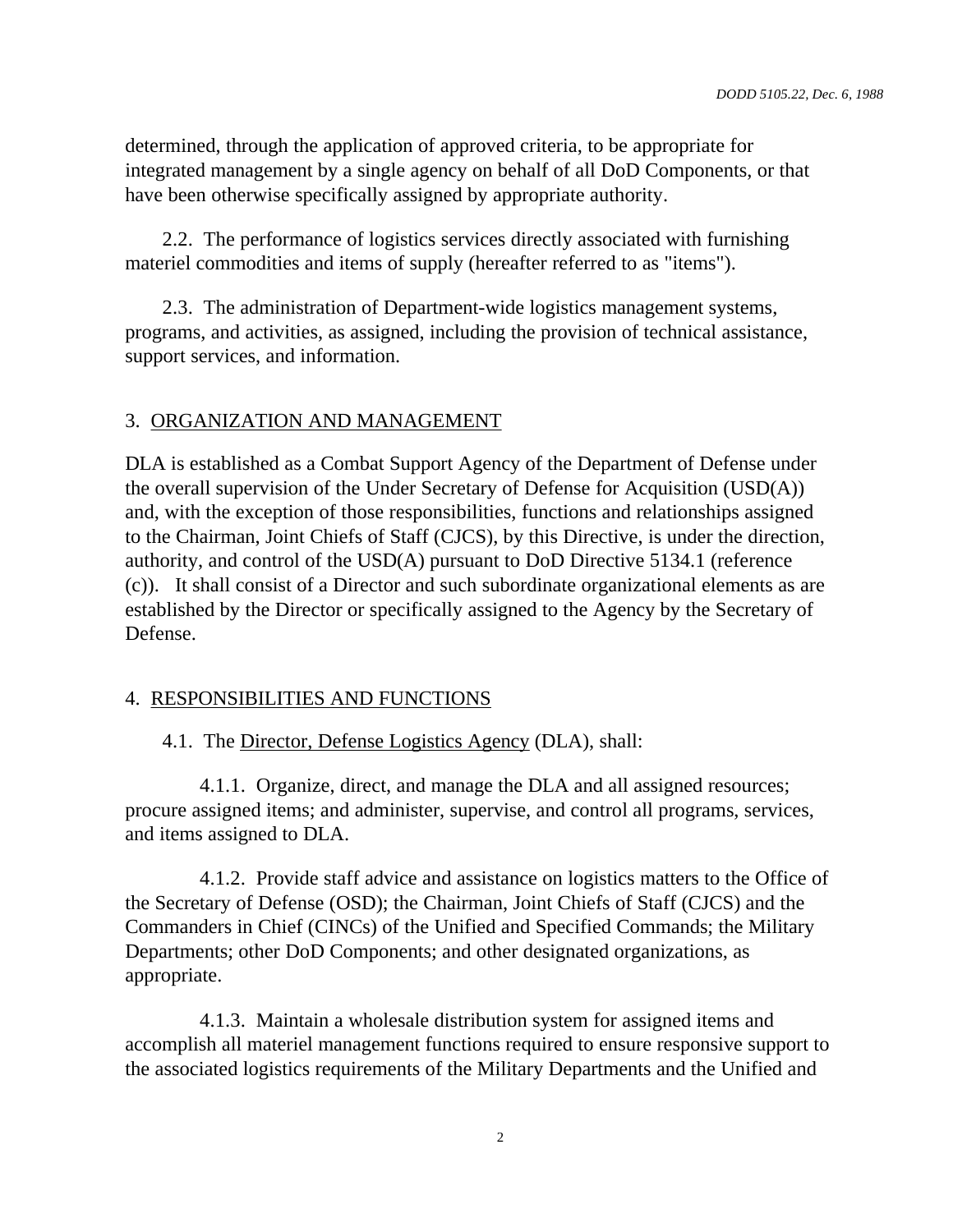Specified Commands, including the following: item management classification; cataloging; requirements determination; supply control; procurement; quality assurance; industrial responsiveness and mobilization planning; receipt, storage, inventory accountability and distribution control; transportation; maintenance and manufacture; shelf-life control; provisioning; technical logistics data and information; engineering support; value engineering; standardization; reutilization and marketing; management of the strategic reserves and the National Defense Stockpile Program; and other related logistics management functions, as appropriate.

4.1.4. Provide contract administration services in support of the Military Departments and other DoD Components, the National Aeronautics and Space Administration (NASA), and other designated Federal and State Agencies, foreign governments, and international organizations.

4.1.5. Operate management information and technical report data banks in DLA; oversee the management of contractor-operated DoD Information Analysis Centers in selected fields of science and technology; and provide scientific and technical information to DoD Components, individuals, business, educational institutions, government laboratories, government contractors, and others consistent with policy guidance provided by the Director, Defense Research and Engineering (DDR&E).

4.1.6. Perform systems analysis and design, procedural development, and maintenance for supply and service systems and other logistics matters assigned by the Secretary of Defense.

4.1.7. Administer, manage, and operate the DoD-wide programs and systems listed in enclosure E1.

4.1.8. Develop, monitor, and maintain effective supply relationships with the General Services Administration (GSA) to ensure the timely availability of GSA items required by DoD Components.

4.1.9. Support the Commanders of Unified Commands, and through overseas elements of DLA, provide coordinated and responsive logistics support; develop policies, plans, and procedures; develop resources requirements; ensure security compliance by DLA personnel; and provide for the management and direction of DLA overseas activities.

4.1.10. Perform such other functions as may be assigned by the Secretary of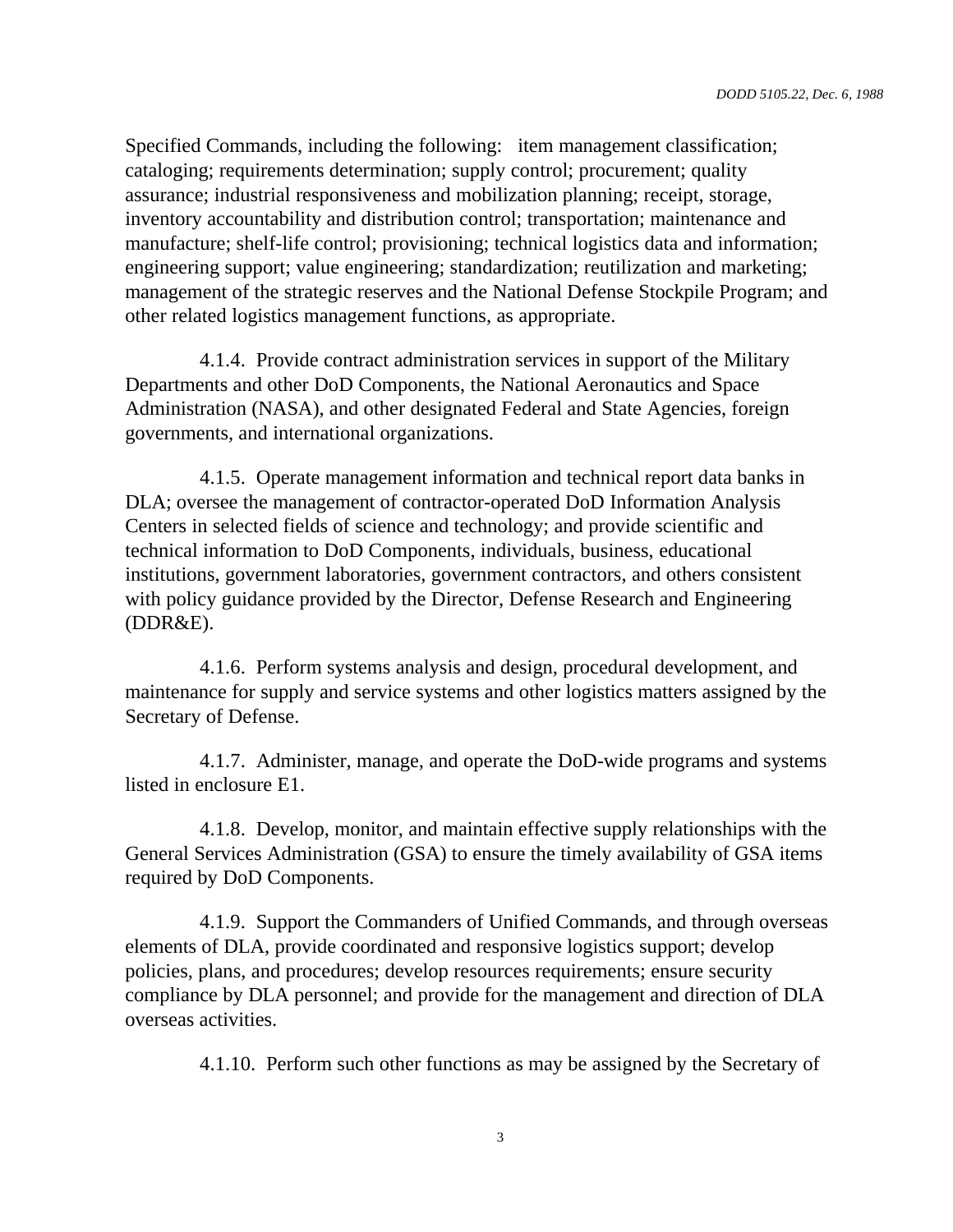Defense or USD(A).

4.2. The Under Secretary of Defense (Acquisition) (USD(A)) shall:

4.2.1. Provide guidance and direction to DLA on operational policies and procedures related to the development and operation of defense logistics programs and systems.

4.2.2. Consult with the CJCS on such areas as critical logistics war fighting deficiencies and military requirements for defense acquisition programs.

4.2.3. Obtain recommendations from the CJCS relative to DLA's contribution to war fighting readiness and sustainment of the Unified Commands.

4.3. The Chairman, Joint Chiefs of Staff (CJCS), under the authority and direction of the Secretary of Defense, shall:

4.3.1. Provide advice and recommendations to the USD(A) regarding the mission, functions, and responsibilities of DLA.

4.3.2. Provide advice on matters pertaining to the policies, planning, design, maintenance, testing, and evaluation of logistics systems.

4.3.3. Obtain advice and recommendations from the USD(A) and from the Director, DLA, on matters within the areas of responsibility assigned to DLA.

4.3.4. Review DLA planning and programming documents, assess their responsiveness to operational requirements, and provide direction to the Director, DLA.

4.3.5. Periodically submit (not less than every 2 years) to the Secretary of Defense a report with respect to DLA's responsiveness and readiness to support operating forces in the event of war or threat to national security and other recommendations that the Chairman deems appropriate.

4.3.6. Provide for the participation of DLA in joint training exercises and assess performance.

4.3.7. Provide tasking related to defense readiness to the Director, DLA.

4.3.8. Develop and submit JCS logistics requirements and priorities to the Director, DLA.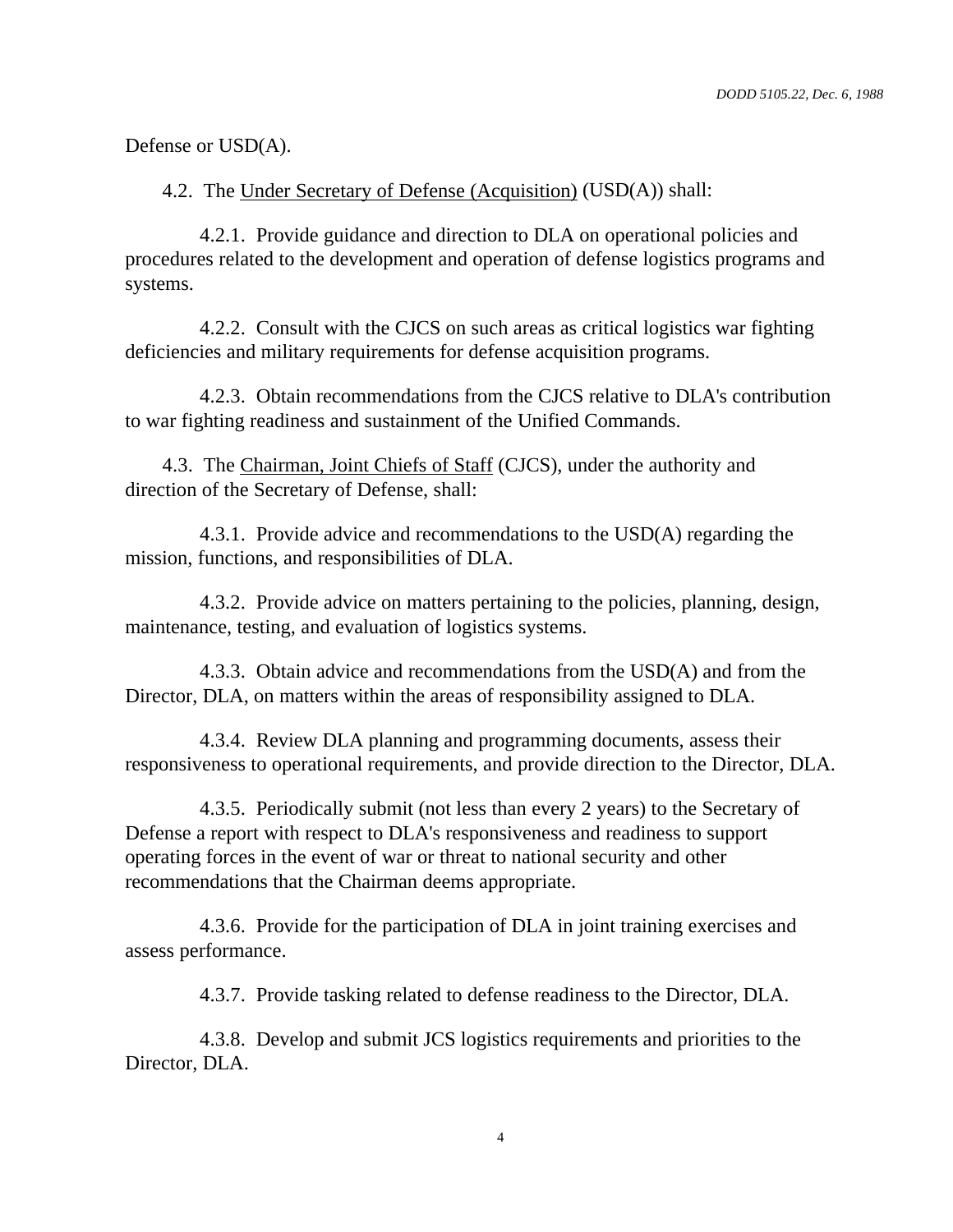4.4. The Commander of a Unified Command is authorized to, and as appropriate shall:

4.4.1. Following approval from the Director, DLA, or the CJCS, and within the Commander's geographic area, direct DLA elements to ensure effective operations.

4.4.2. In a major emergency, assume temporary operational control of all DLA elements in the Commander's area of responsibility, with notification immediately following to the CJCS, the appropriate operational commander, and the Director, DLA.

4.5. Commanders of Component Commands shall:

4.5.1. Exercise such responsibilities and authorities pertinent to DLA elements as may be assigned or delegated to them by the Commander of their Unified Command.

4.5.2. Provide for the physical security and administrative and logistic support of DLA elements as agreed to by DLA and Component Commands concerned under inter-Service support agreements.

4.6. Within their areas of responsibility, the CJCS, the CINCs, the Secretaries of the Military Departments, and the heads of other DoD Components shall provide to the Director, DLA, support and logistical planning information, including information on funding shortfalls that impact the responsibilities and functions assigned to DLA.

#### 5. AUTHORITY

The Director, DLA, is specifically delegated authority to:

5.1. Meet the needs of the Military Departments and other authorized customers by conducting, directing, supervising, or controlling all procurement activities regarding property, supplies, and services assigned to DLA for procurement in accordance with applicable laws, DoD Regulations, the FAR (reference (d)) and the DFARS (reference (e)). To the extent that any law or Executive order specifically limits the exercise of such authority to persons at the Secretarial level, such authority shall be exercised by the USD(A).

5.2. Prescribe procedures, standards, and practices for the Department of Defense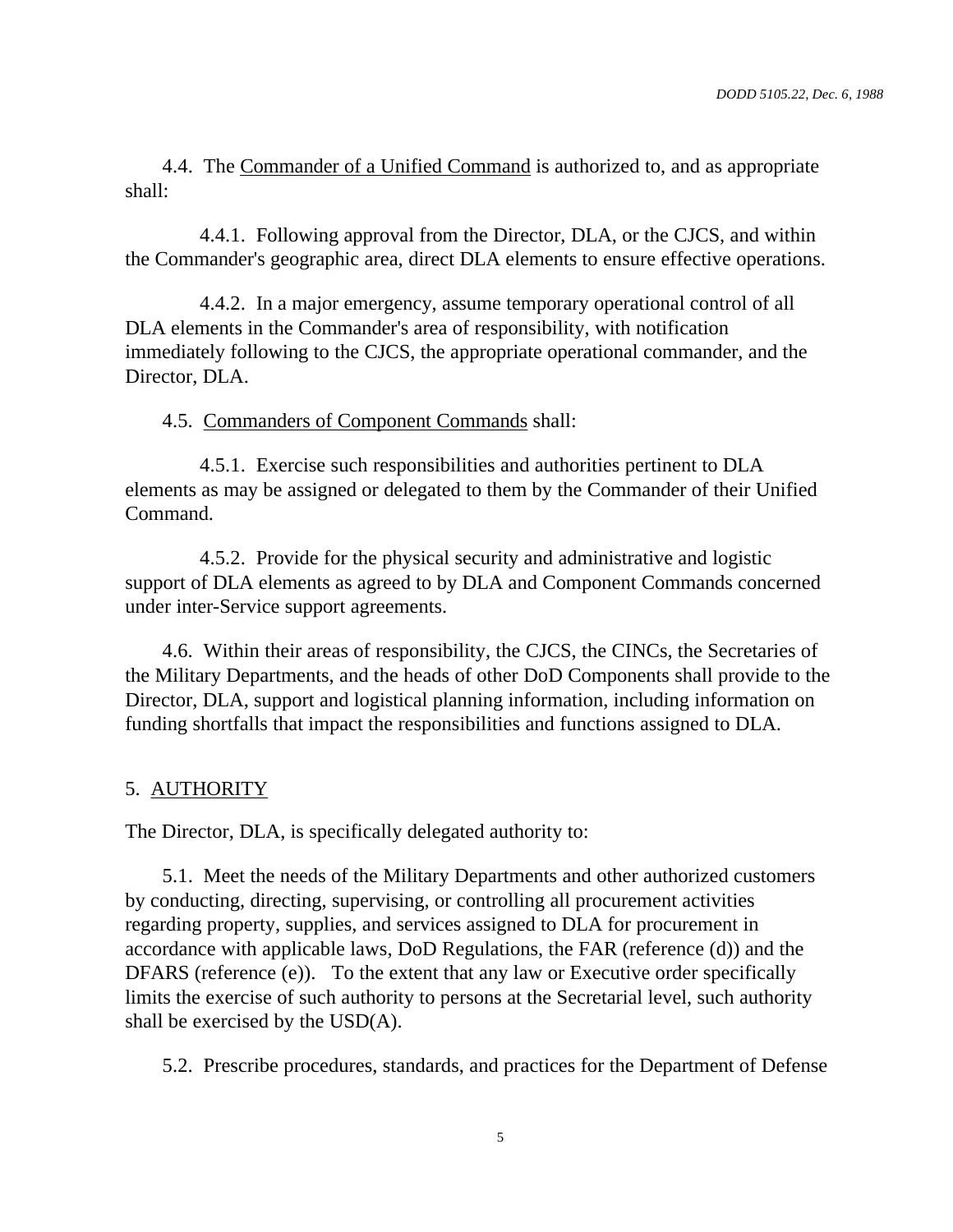governing the execution of assigned responsibilities and functions.

5.3. Obtain such reports, information, advice, and assistance from other DoD Components consistent with the policies and criteria of DoD Directive 7750.5 (reference (f)), as may be necessary for the performance of assigned functions and responsibilities.

5.4. Establish new DLA facilities or recommend to the USD(A) the reassignment to DLA or use of existing facilities of the Military Departments by DLA, as deemed necessary for improved effectiveness and economy.

5.5. Provide membership on the Defense Acquisition Regulatory Council (DAR Council), participate with the Secretaries of the Military Departments and Federal Agencies in developing and publishing the FAR (reference (d)), and participate with the Secretaries of the Military Departments in developing and publishing the DFARS (reference (e)).

5.6. Exercise the administrative authorities contained in enclosure E2.

#### 6. RELATIONSHIPS

6.1. In performing assigned functions, the Director, DLA, shall:

6.1.1. Have free and direct access to, and communicate with, all elements of the Department of Defense and other Executive Departments and Agencies, as necessary.

6.1.2. Maintain appropriate liaison with other DoD Components, Agencies of the Executive branch, foreign governments, and international organizations for the exchange of information on programs and activities in the field of assigned responsibilities.

6.1.3. Maintain close working relationships with weapon systems managers of the Military Departments to ensure integration of effort and exchange of technical programs and reference data.

6.1.4. Use established facilities and services of the Department of Defense and other Federal Agencies, whenever practicable, to avoid duplication and to achieve an appropriate balance among modernization, readiness, sustainability, efficiency, and economy.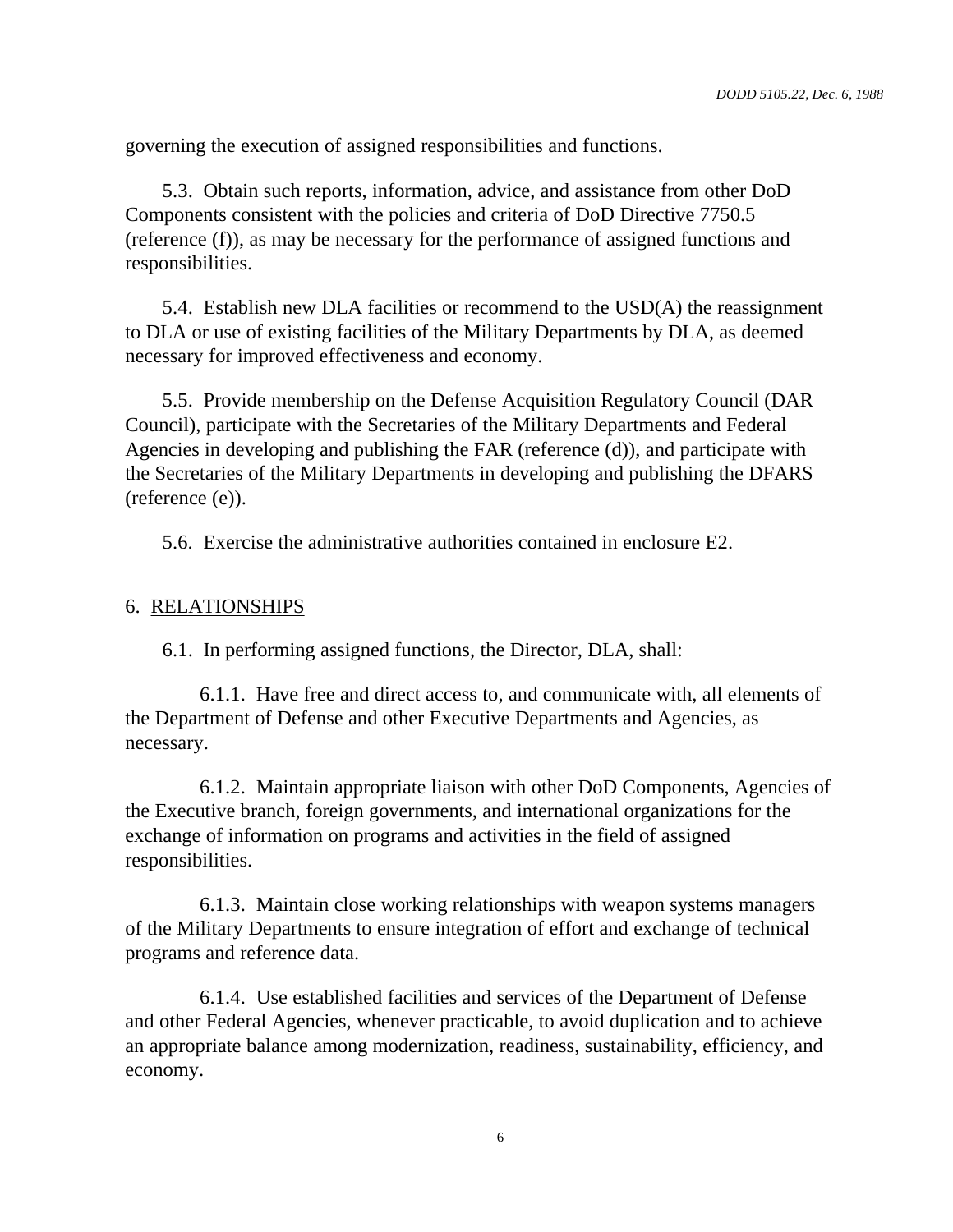#### 7. ADMINISTRATION

7.1. The Director shall be an active duty, commissioned officer of General or Flag rank, appointed by the Secretary of Defense based on the recommendation of the CJCS as approved by the USD(A).

7.2. The Deputy Director shall be an active duty, commissioned officer of General or Flag rank, approved by the USD(A) based on the recommendations of the CJCS and Director, DLA.

7.3. DLA shall be authorized such personnel, facilities, funds, and other administrative support as the Secretary of Defense deems necessary.

7.4. The Military Departments shall assign military personnel to DLA in accordance with approved authorizations and procedures for assignment to joint duty.

7.5. Programming, budgeting, funding, auditing, accounting, pricing, and reporting activities of DLA shall be in accordance with established DoD policy and procedures. DLA shall use appropriated funds to finance the operating costs of the Agency; a stock fund to finance all inventories procured for resale; a transaction fund to finance the purchase of needed stockpile materials; and, when appropriate, an industrial fund for financing industrial-commercial type operations.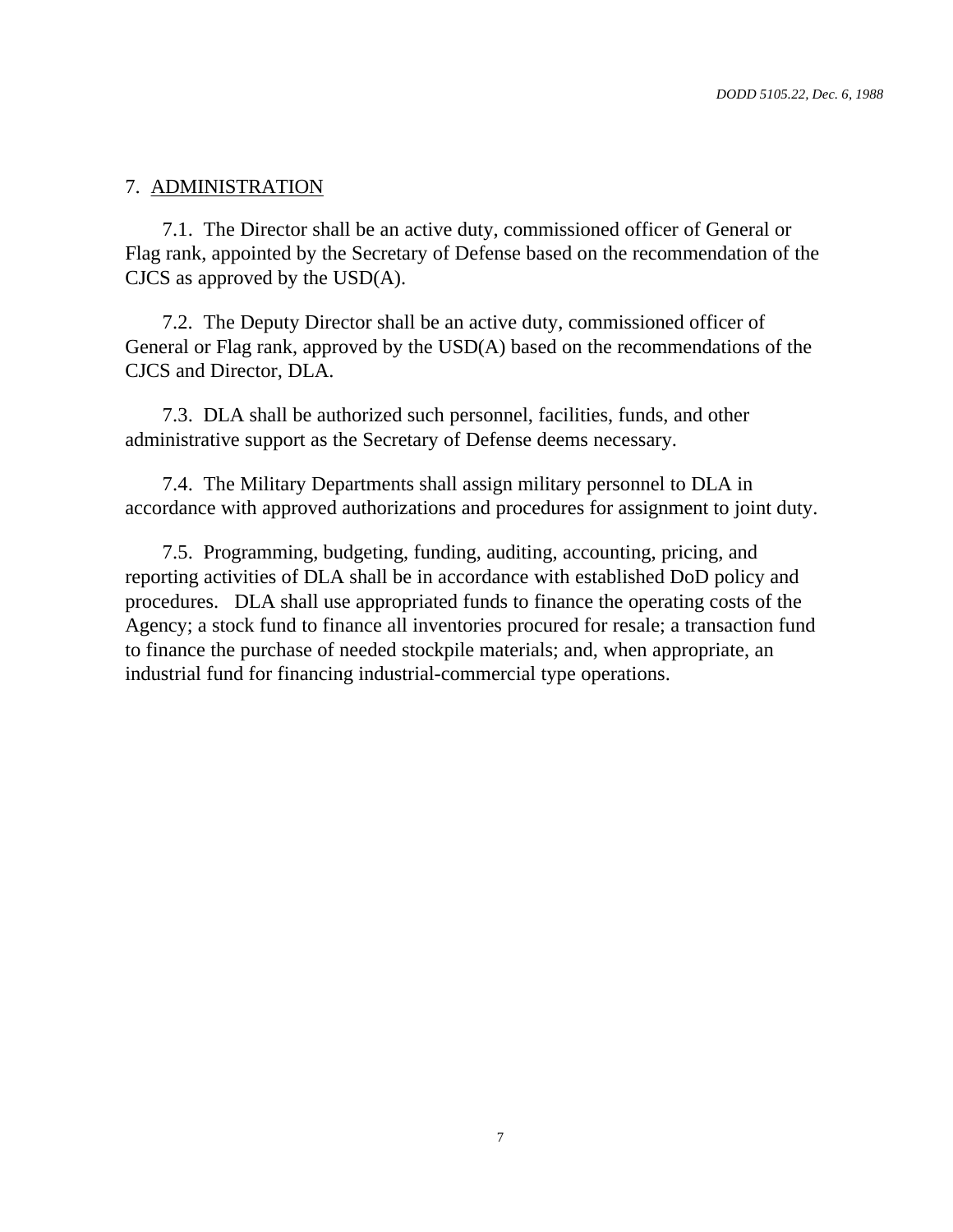#### 8. EFFECTIVE DATE

The Directive is effective immediately.

William H. Togo

William H. Taft, IV Deputy Secretary of Defense

Enclosures - 2

- 1. Assigned DoD Programs and/or Systems
- 2. Delegations of Authority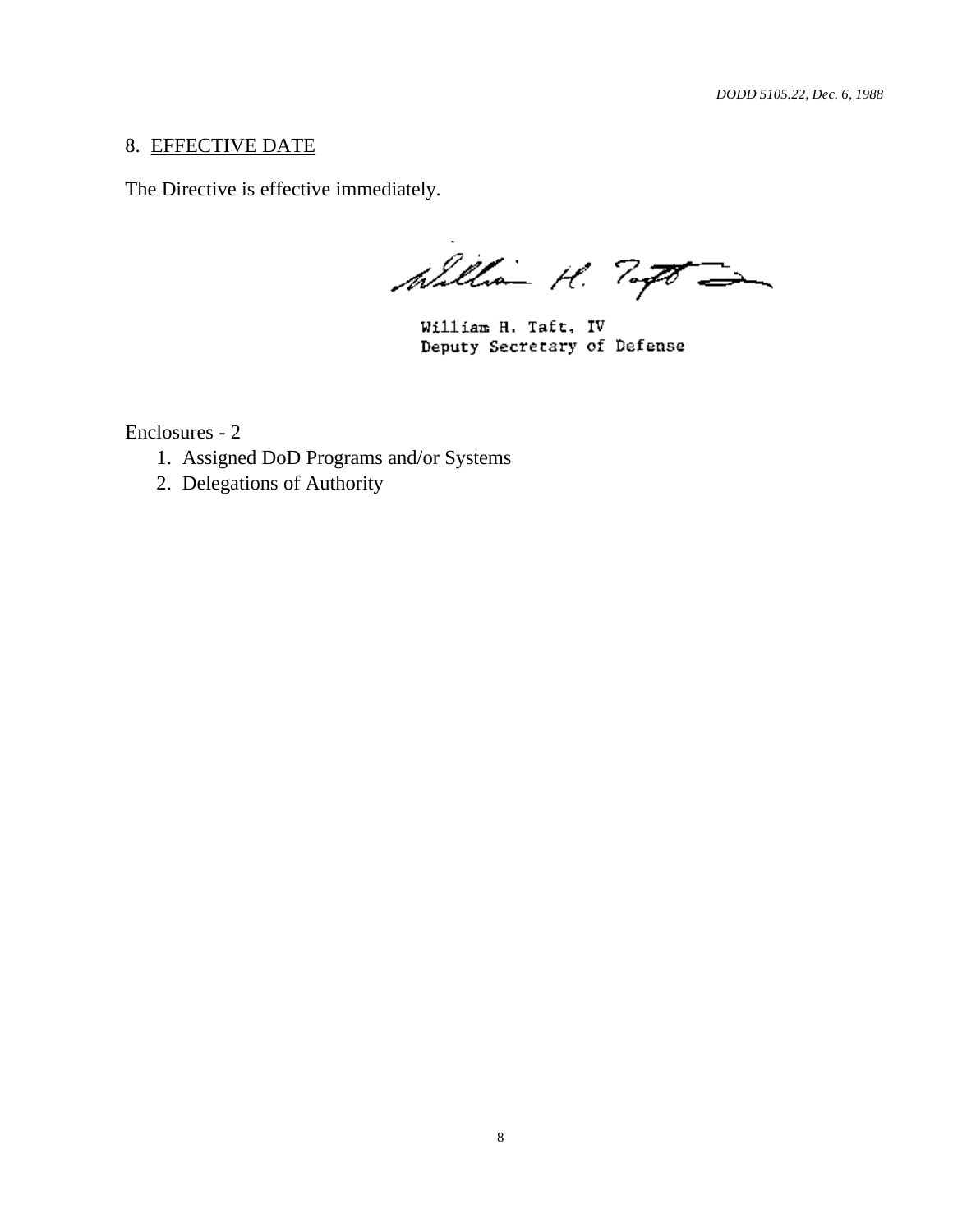#### E1. ENCLOSURE 1

#### ASSIGNED DoD PROGRAMS AND/OR SYSTEMS

E1.1.1. The following DoD programs and/or systems or aspects of these programs and/or systems are assigned to DLA to administer, manage, and/or operate:

- o DoD Coordinated Procurement
- o Federal Catalog System
- o DoD Industrial Plant Equipment
- o Operating Military Parts Control Advisory Groups for Standardization of Parts at the System Equipment Design Stage
- o Defense Automatic Addressing System
- o Defense Precious Metals Recovery
- o Assigned Aspects of DoD Food Service Management
- o Defense Procurement Management Review
- o Defense Energy Information System
- o Centralized Referral System
- o Overseas Employment Referral
- o Automation Resources Management System
- o Depot Maintenance and Maintenance Support Cost Accounting and Production Reporting Information System
- o DoD Shelf-life Item Management
- o DoD Scientific and Technical Information
- o DoD Information Analysis Center
- o DoD Hazardous Materials Information System
- o Hazardous Material Technology Development
- o DoD-wide Interchangeability and/or Substitutability
- o DoD Personal Property Utilization and Disposal
- o DoD Industrial Resources Management
- o Integrated Material Manager for Bulk Petroleum
- o DoD Specification Standardization
- o National Defense Stockpile Program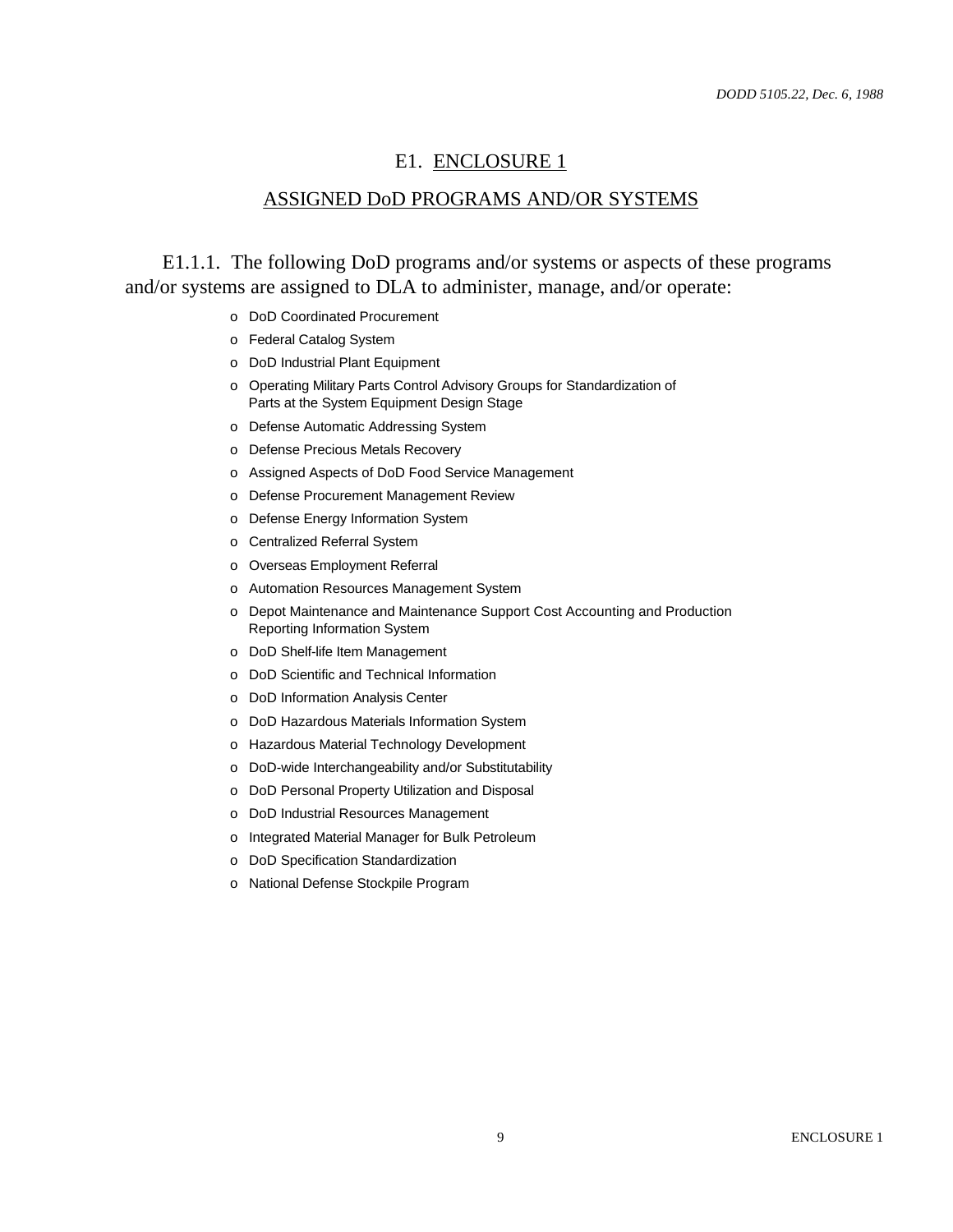# E2. ENCLOSURE 2 DELEGATION OF AUTHORITY

E2.1.1. Pursuant to the authority vested in the Secretary of Defense, and subject to the direction, authority, and control of the Secretary of Defense, and in accordance with DoD policies, Directives, and Instructions, the Director, DLA, or in the absence of the Director, the person acting for the Director, is hereby delegated authority as required in the administration and operation of DLA to:

E2.1.1.1. Exercise the powers vested in the Secretary of Defense by 5 U.S.C. 301, 302(b), and 3101 pertaining to the employment, direction, and general administration of DLA civilian personnel.

E2.1.1.2. Fix rates of pay of wage-rate employees exempted from the Classification Act of 1949 by 5 U.S.C. 5102 on the basis of rates established under the Combined Federal Wage System. In fixing such rates, the Director, DLA, shall follow the wage schedule established by the DoD Wage Fixing Authority.

E2.1.1.3. Establish advisory committees and employ part-time advisors, as approved by the Secretary of Defense, for the performance of DLA functions pursuant to 10 U.S.C. 173, 5 U.S.C. 3109(b), and the agreement between the Department of Defense and the Office of Personnel Management (OPM) on employment of experts and consultants, dated June 21, 1977.

E2.1.1.4. Administer oaths of office to those entering the Executive branch of the Federal Government or any other oath required by law in connection with employment therein, in accordance with 5 U.S.C. 2903, and designate in writing, as may be necessary, officers and employees of DLA to perform this function.

E2.1.1.5. Establish a DLA Incentive Awards Board, and pay cash awards to, and incur necessary expenses for the honorary recognition of, civilian employees of the Government whose suggestions, inventions, superior accomplishments, or other personal efforts, including special acts or services, benefit or affect DLA or its subordinate activities, in accordance with 5 U.S.C. 4503, OPM regulations, and DoD Directive 5120.15, "Authority for Approval of Cash Honorary Awards for DoD Personnel," August 13, 1985.

E2.1.1.6. In accordance with the provisions of 5 U.S.C. 7532; Executive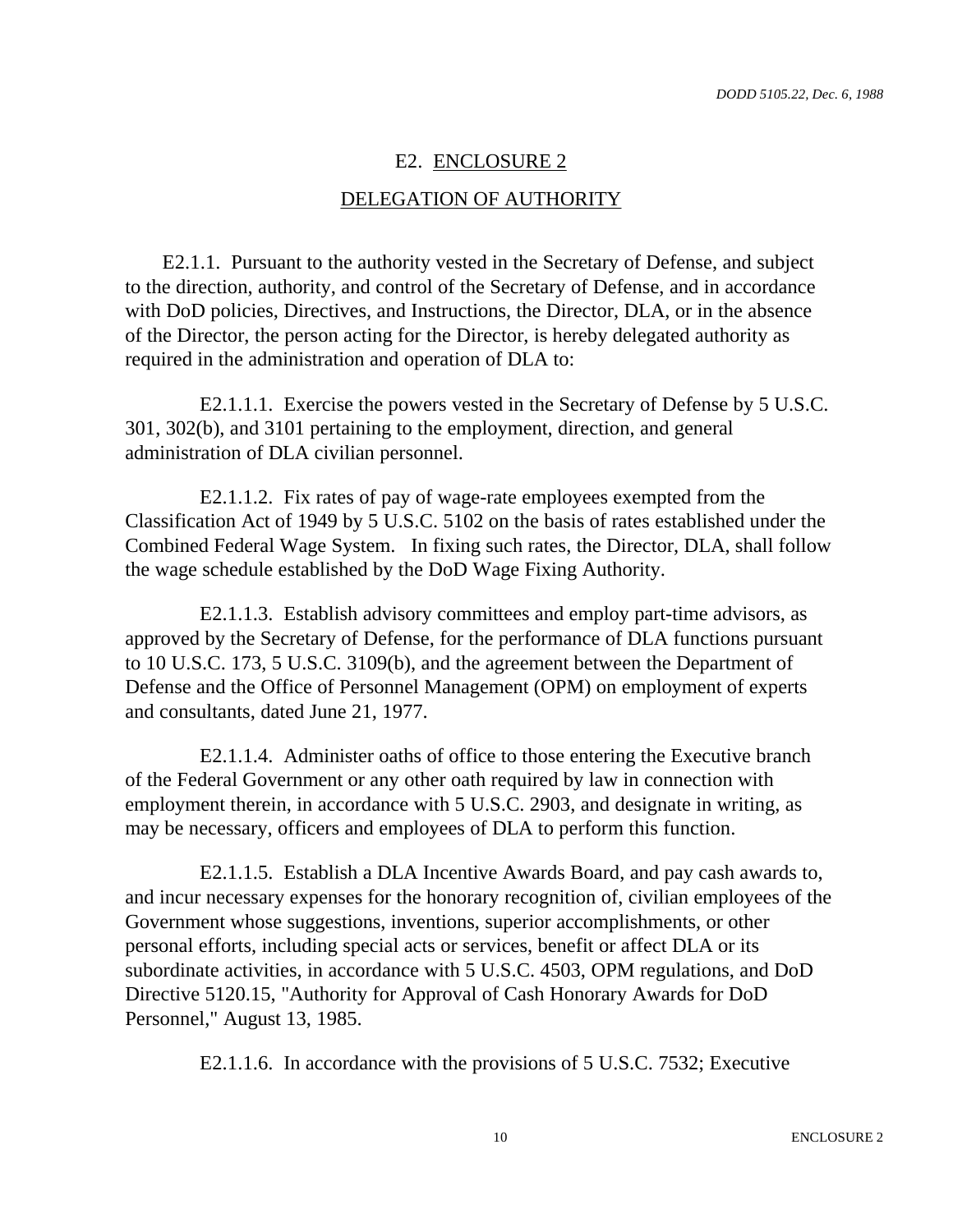Orders 10450, 12333, and 12356; and DoD Directive 5200.2, "DoD Personnel Security Program," January 1987:

E2.1.1.6.1. Designate the security sensitivity of positions within DLA.

E2.1.1.6.2. Authorize, in case of an emergency, the appointment of a person to a sensitive position in DLA for a limited period of time for whom a full field investigation or other appropriate investigation, including the National Agency Check, has not been completed.

E2.1.1.6.3. Authorize the suspension, but not terminate the services, of a DLA employee in the interest of national security.

E2.1.1.6.4. Initiate investigations, issue personnel security clearances and, if necessary, in the interest of national security, suspend, revoke, or deny a security clearance for personnel assigned or detailed to, or employed by DLA. Any action to deny or revoke a security clearance shall be taken in accordance with procedures prescribed in DoD 5200.2-R, "DoD Personnel Security Program," January 1987.

E2.1.1.7. Act as agent for the collection and payment of employment taxes imposed by Chapter 21 of the Internal Revenue Code of 1954, as amended; and, as such agent, make all determinations and certifications required or provided for under the Internal Revenue Code of 1954, as amended (26 U.S.C 3122), and the Social Security Act, as amended (42 U.S.C. 405(p)(1) and (2)), with respect to DLA employees.

E2.1.1.8. Authorize and approve overtime work for DLA civilian personnel in accordance with 5 U.S.C. Chapter 55, Subchapter V, and applicable OPM regulations.

E2.1.1.9. Authorize and approve:

E2.1.1.9.1. Travel for DLA civilian personnel in accordance with Joint Travel Regulations, Volume 2, "DoD Civilian Personnel."

E2.1.1.9.2. Temporary duty travel for military personnel assigned or detailed to DLA in accordance with Joint Travel Regulations, Volume 1, "Members of Uniformed Services."

E2.1.1.9.3. Invitational travel to persons serving without compensation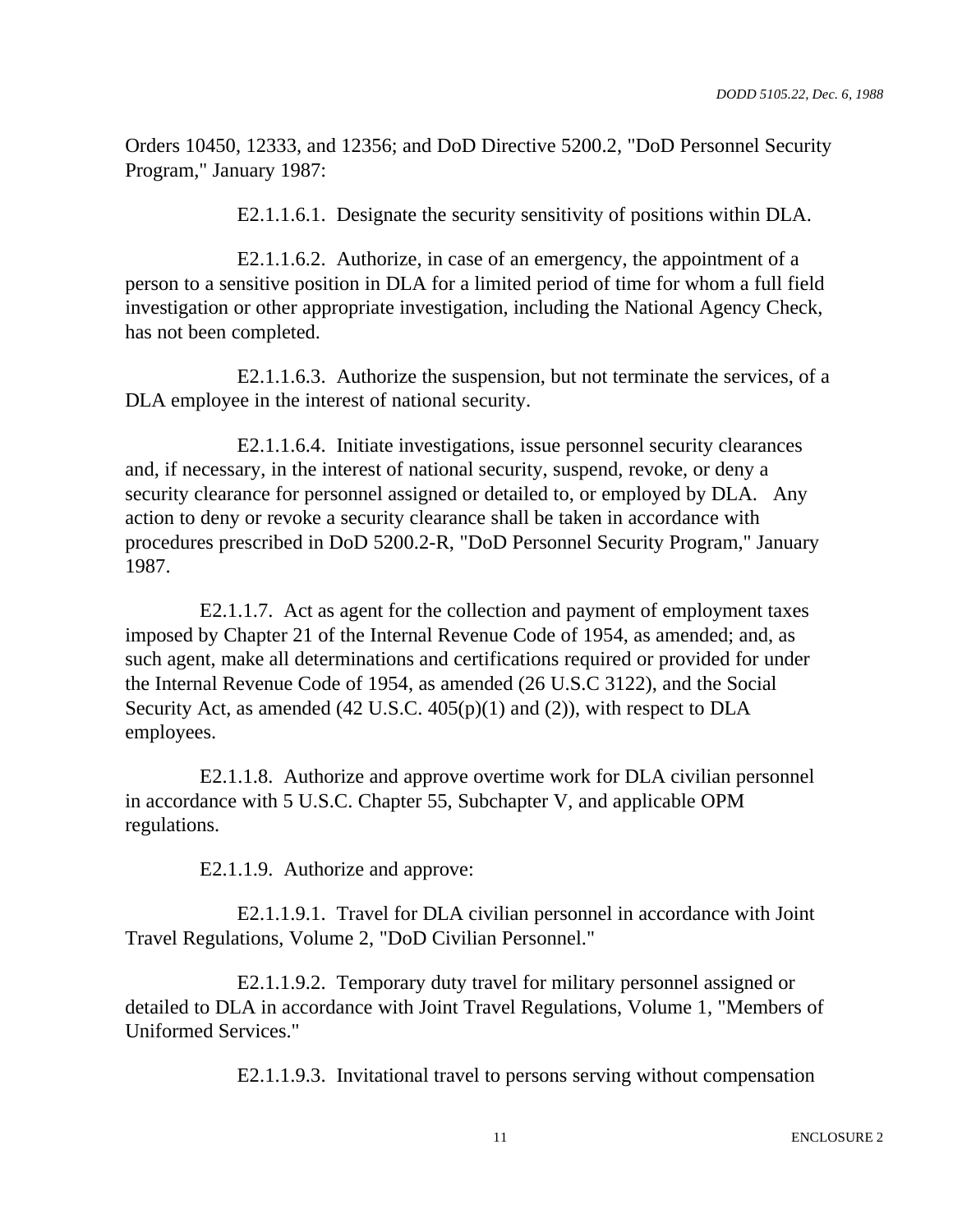whose consultative, advisory, or other highly specialized technical services are required in a capacity that is directly related to, or in connection with, DLA activities, pursuant to 5 U.S.C. 5703.

E2.1.1.10. Approve the expenditure of funds available for travel by military personnel assigned or detailed to DLA for expenses regarding attendance at meetings of technical, scientific, professional, or other similar organizations in such instances when the approval of the Secretary of Defense, or designee, is required by law (37 U.S.C. 412 and 5 U.S.C. 4110 and 4111). This authority cannot be redelegated.

E2.1.1.11. Develop, establish, and maintain an active and continuing Records Management Program, pursuant to 44 U.S.C. 3102 and DoD Directive 5015.2, "Records Management Program," September 17, 1980.

E2.1.1.12. Establish and use imprest funds for making small purchases of material and services, other than personal services, for DLA when it is determined more advantageous and consistent with the best interests of the Government, in accordance with DoD Instruction 5100.71, "Delegation of Authority and Regulations Relating to Cash Held at Personal Risk Including Imprest Funds," March 5, 1973.

E2.1.1.13. Authorize the publication of advertisements, notices, or proposals in newspapers, magazines, or other public periodicals as required for the effective administration and operation of DLA, consistent with 44 U.S.C. 3702.

E2.1.1.14. Establish and maintain appropriate property accounts for DLA and appoint Boards of Survey, approve reports of survey, relieve personal liability, and drop accountability for DLA property contained in the authorized property accounts that has been lost, damaged, stolen, destroyed, or otherwise rendered unserviceable, in accordance with applicable laws and regulations.

E2.1.1.15. Promulgate the necessary security regulations for the protection of property and places under the jurisdiction of the Director, DLA, pursuant to DoD Directive 5200.8, "Security of Military Installations and Resources," July 29, 1980.

E2.1.1.16. Establish and maintain, for the functions assigned, a publications system for the promulgation of common supply and service regulations, instructions, and reference documents, and changes thereto, pursuant to the policies and procedures prescribed in DoD 5025.1-M, "Department of Defense Directives System Procedures," April 1981.

E2.1.1.17. Enter into support and service agreements with the Military